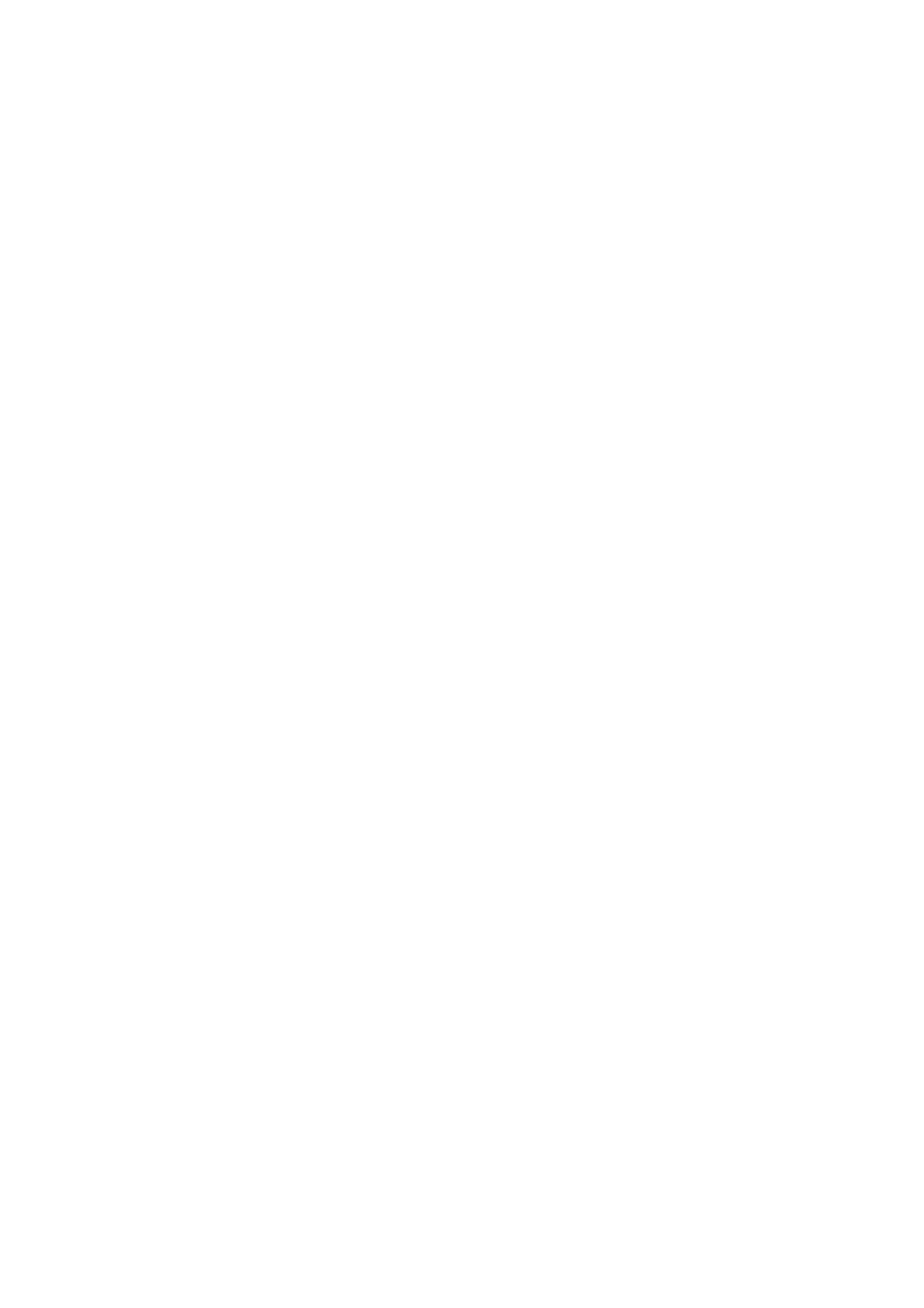# **Introduction**

# **The Public Interest Advocacy Centre**

The Public Interest Advocacy Centre (**PIAC**) is an independent, non-profit law and policy organisation that works for a fair, just and democratic society, empowering citizens, consumers and communities by taking strategic action on public interest issues.

PIAC identifies public interest issues and, where possible and appropriate, works co-operatively with other organisations to advocate for individuals and groups affected. PIAC seeks to:

- expose and redress unjust or unsafe practices, deficient laws or policies;
- promote accountable, transparent and responsive government;
- encourage, influence and inform public debate on issues affecting legal and democratic rights; and
- promote the development of law that reflects the public interest;
- develop and assist community organisations with a public interest focus to pursue the interests of the communities they represent;
- develop models to respond to unmet legal need; and
- maintain an effective and sustainable organisation.

Established in July 1982 as an initiative of the (then) Law Foundation of New South Wales, with support from the NSW Legal Aid Commission, PIAC was the first, and remains the only broadly based public interest legal centre in Australia. Financial support for PIAC comes primarily from the NSW Public Purpose Fund and the Commonwealth and State Community Legal Services Program. PIAC also receives funding from the Industry and Investment NSW for its work on energy and water, and from Allens Arthur Robinson for its Indigenous Justice Program. PIAC also generates income from project and case grants, seminars, consultancy fees, donations and recovery of costs in legal actions.

### **PIAC's work on disability discrimination, mental health issues and homelessness**

PIAC has a long history of conducting law and policy advocacy in relation to disability discrimination, mental health issues and homelessness. For many years PIAC has advocated for the rights of people with disability. PIAC has conducted test case litigation under both Federal and NSW anti-discrimination statutes, proposed amendments to substantive and procedural aspects of anti-discrimination law and responded to new and amending anti-discrimination legislation.

One of PIAC's aims is to advocate for appropriate care and treatment of people with mental illness that respects the dignity and rights of the individual. Another of PIAC's aims is to assist in ensuring the delivery of appropriate quality of health care for people in various institutional settings such as psychiatric hospitals and prisons. Through the Mental Health Legal Services Project, PIAC has developed four pilot projects and two training modules to promote and implement improved access to legal services for people with mental illness.

The Homeless Persons' Legal Service (**HPLS**), a joint initiative of PIAC and the Public Interest Law Clearing House Inc, provides free legal advice and ongoing representation to people who are homeless or at risk of homelessness. HPLS and PIAC have contributed to recent inquiries into homelessness, including a submission to NSW Fair Trading on the draft Residential Tenancy Bill which highlighted the impact of the draft bill on those experiencing homelessness, particularly people living in boarding and rooming houses.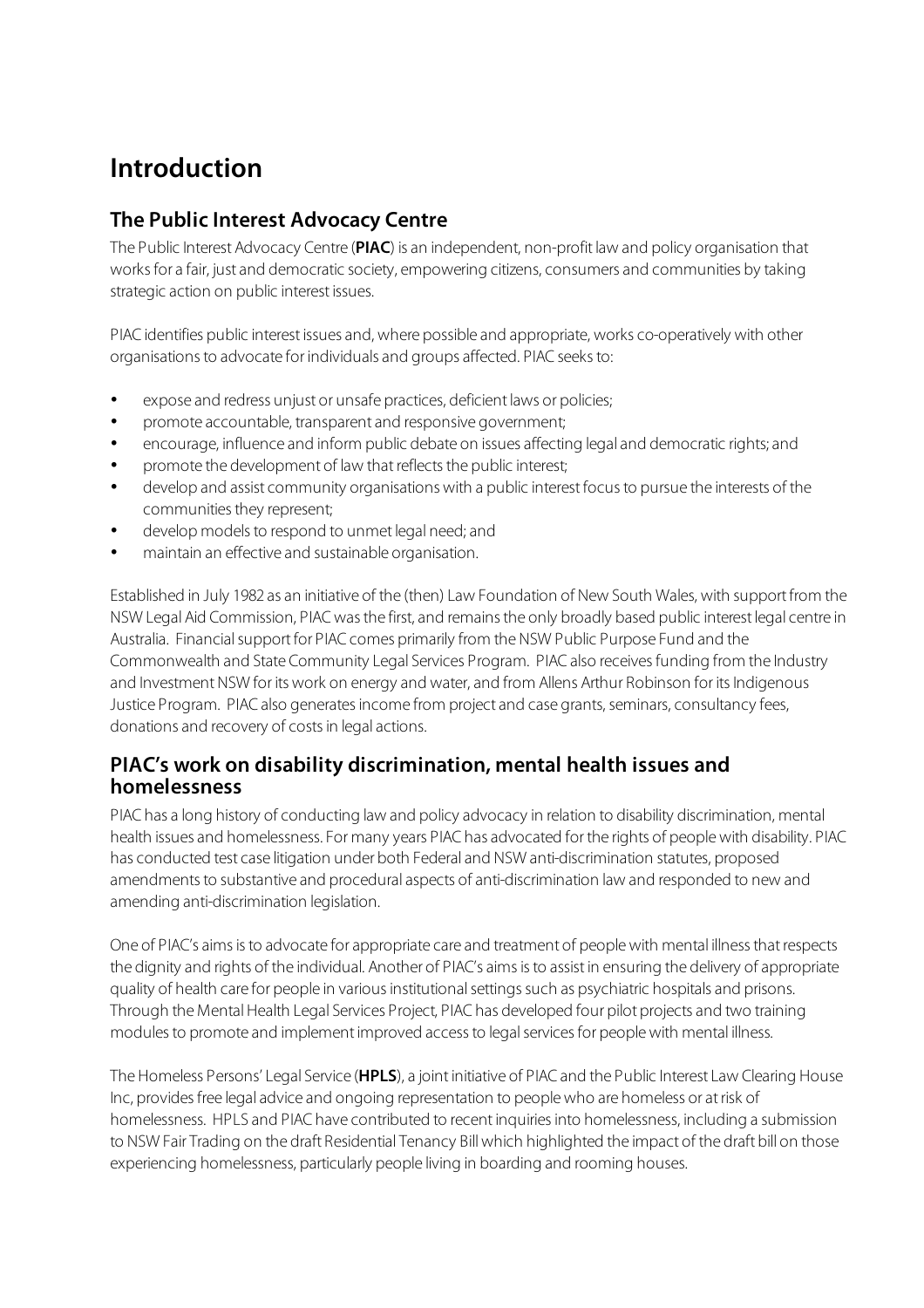# **The Regulation**

PIAC is pleased that the Youth and Community Services Regulation 2010 (NSW)(**Regulation**) will provide greater certainty and clarity regarding licence holders' obligations and responsibilities. The enforceability of appropriate licence conditions is crucial to ensuring the rights of people with disability are protected. However, PIAC believes the Regulation does not meet the standards enshrined in the United Nations' Convention on the Rights of People with Disabilities (**CRPD**) which Australia ratified on 17 July 2008.<sup>1</sup> Under the CRPD, all Australian governments have obligations to develop laws, policies and programs to promote, protect and fulfill all human rights and fundamental freedoms of people with a disability. These rights must be recognised without any limitations or exceptions. PIAC outlines below how the proposed Regulation may be strengthened to meet Australia's international human rights obligations under the CRPD.

PIAC is disappointed that the consultation period for the Regulation is only for a short period of time. The short period leaves insufficient time to consult with residents of licensed boarding houses and incorporate their views. Moreover, no accessible version of the Regulatory Impact Statement was made available. One of the key principles underlying the CRPD, and the slogan adopted during the drafting of the CRPD, was 'Nothing about us without us'. It is important that governments consult people with disability and include their views in the legislative process on issues that directly affect them.

#### **Recommendation**

The Regulation should reflect the rights contained in the Convention on the Rights of People with Disabilities.

# **Additional provisions – First aid and administration of prescribed medications**

The Regulatory Impact Statement recommends two additional provisions be included in the Regulation. The first additional provision is a requirement that at least one staff member on duty hold qualifications in first aid. The second additional provision relates to the administration of prescribed medications. PIAC supports the inclusion of these two additional provisions in the Regulation. These provisions will provide additional protection of residents' health and safety in accordance with articles 25 (health) and 28 (adequate standard of living) of the CRPD.

#### **Recommendation**

The Regulation should be amended to include two additional clauses: to ensure at least one staff member on duty holds qualifications in first aid (clause 12(7)); and additional requirements apply regarding the administration of prescribed medications (clause 11).

# **Clause 5 - Sleeping facilities**

The proposed Regulation does not adequately respect the privacy of residents. Residents should have a room to themselves or, in the alternative, share with one person of the same sex. This would ensure compliance with articles 22 (respect for privacy) and 19 (living independently) of the CRPD. Women with a disability are at greater

United Nations, General Assembly, A/RES/61/106, Doc.A/61/611 13 December 2006, Convention on the Rights of Persons with Disabilities, opened for signature 20 March 2007, I-44910 (entered into force 3 May 2008), entry into force for Australia on 16 August 2008, being the 30th day after the deposit with the UN of the document of ratification.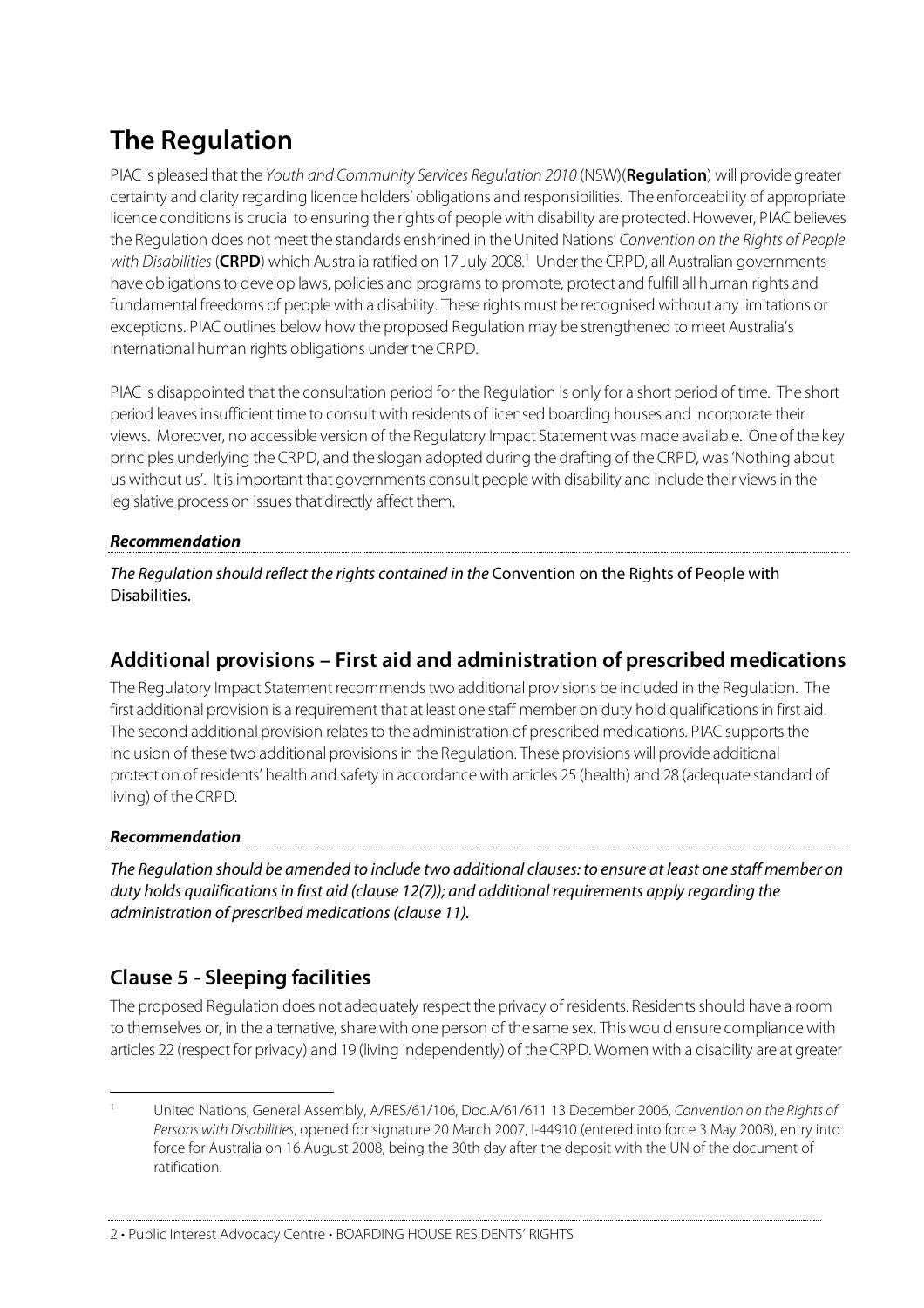risk of sexual abuse and may require separate sleeping arrangements. This issue is recognised in the CRPD in articles 6 (women with disabilities) and 16 (freedom from exploitation, violence and abuse). However, the Regulation does not adequately address this issue. As currently drafted, clause 5(a) places residents' beds only 75cm apart; people with physical disabilities may find it difficult to move within such confined spaces. The right to accessibility is an important right protected in article 9 (accessibility) and article 20 (personal mobility), which aims to ensure personal mobility with the greatest possible independence for persons with disability.

#### **Recommendation**

The Regulation should be amended to provide for each resident to have their own room, or in the alternative to share a room with one other person of the same sex.

# **Clause 8 – Recreation**

PIAC is concerned that previous licence conditions requiring the development of a program of activities and care, and integration of residents into community, recreational or therapeutic activities have been removed. Clause 15(2) and (3) of the Regulation recognises the rights of residents to make decisions about the daily activities they participate in and to have assistance in accessing legal and disability services. However, there is no obligation on licence holders or managers to provide recreational activities for residents or to assist residents to access such activities. The Regulation should be amended to ensure that provision is made for the development of such programs and activities. This would ensure that the rights recognised in the CRPD in articles 19 (living independently in and being included in the community); 21 (freedom of expression and opinion and access to information); 24 (education); 29 (participation in political and public life) and 30 (participation in cultural life, recreation, leisure and sport) are protected.

#### **Recommendation**

The Regulation should be amended (in clause 8 or clause 15) to include a requirement that licence holders or managers provide a program of recreational activities or facilitate the integration of residents into community recreational activities.

# **Clause 12 - Safety and health**

There is no provision under the proposed Regulation for licensed boarding houses to be accessible as required by article 9 (accessibility) of the CRPD. This may mean toilets, beds, kitchen facilities and fire escapes are difficult to access for people with mobility problems. On 15 March 2010, the Commonwealth Attorney-General released the Disability (Access to Premises – Buildings) Standards 2010 (Cth) (**Standards**), which set performance requirements and technical specifications for non-discriminatory access to buildings. The Standards will apply to Class 3 and Class 1b buildings, which include boarding houses.<sup>2</sup> Although the Standards do not commence until 1 May 2011 they provide an important benchmark for accessibility and should be referred to in the Regulation.

Additionally, the clause should be amended to include a requirement for a fire evacuation procedure.

See Explanatory Statement, Disability (Access to Premises—Buildings) Standards 2010, pp. 30 and 31.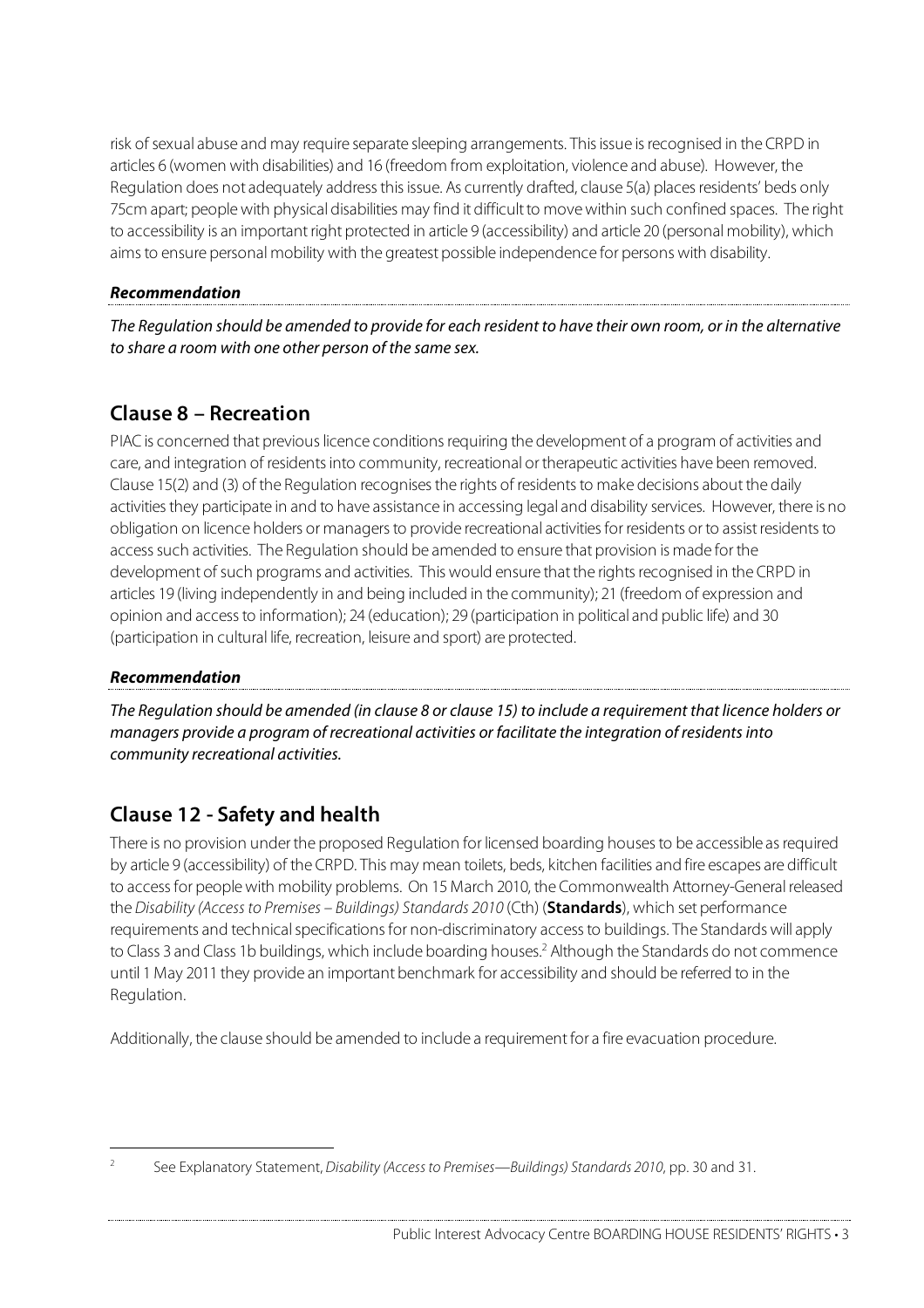#### **Recommendation**

The Regulation should be amended to include a requirement for a fire evacuation procedure. The Regulation should include a requirement that premises comply with the Disability (Access to Premises – Buildings) Standards 2010.

### **Clause 15 - Protection of interests' of residents**

Under clause 15(3), a resident must be assisted in accessing any support, advocacy or other service. As discussed above, this clause should be amended to include support in accessing and engaging in community life such as attending community run activities and social outings. Clauses 15(4) and (5) refer to a resident's contact with family and friends and states that such contact should not be obstructed unless in 'compliance with a direction from a person who has authority to make such a direction'. It is unclear whom such a person might be and in what circumstances a direction limiting a resident's contact with family and friends can be made. PIAC is concerned that, as currently drafted, this could include a staff member of the licensed premise. This should be removed to ensure that the rights of residents, including the right to privacy (article 22), right to live independently and be included in the community (article 19), right to family (article 23) and to associate with people of their choosing, are protected.

#### **Recommendation**

The Regulation should be amended to remove the reference in clause 15(4) and (5) to 'unless in compliance with a direction from a person who has authority to make such a direction'.

## **Clause 16 - Procedure for dealing with complaints**

Clause 16 should be amended to include a requirement for a complaints procedure. This should include the ability of residents to access independent advocacy and legal services and timelines for the handling of complaints. The procedure should be available in accessible formats. The protection in clause 16(2) from retribution should be extended to residents who do not make formal complaints, but who raise issues with staff on an informal basis.

#### **Recommendation**

Clause 16 should be amended to include the requirement for a complaint procedure. The complaint procedure should be available in accessible formats. Clause 16(2) should be amended to include protection from retribution if an informal complaint is made.

## **Clause 17 - Chief executive to be notified of certain matters**

Clause 17(1) and (2) requires incidents of sexual assault and criminal acts to be notified to the chief executive of Ageing, Disability and Home Care, Department of Human Services. This should be amended to include a requirement that such incidents be reported to the police. This would ensure adequate recognition of the right of people with disability to access to justice (article 13) and equal recognition before the law (article 12).